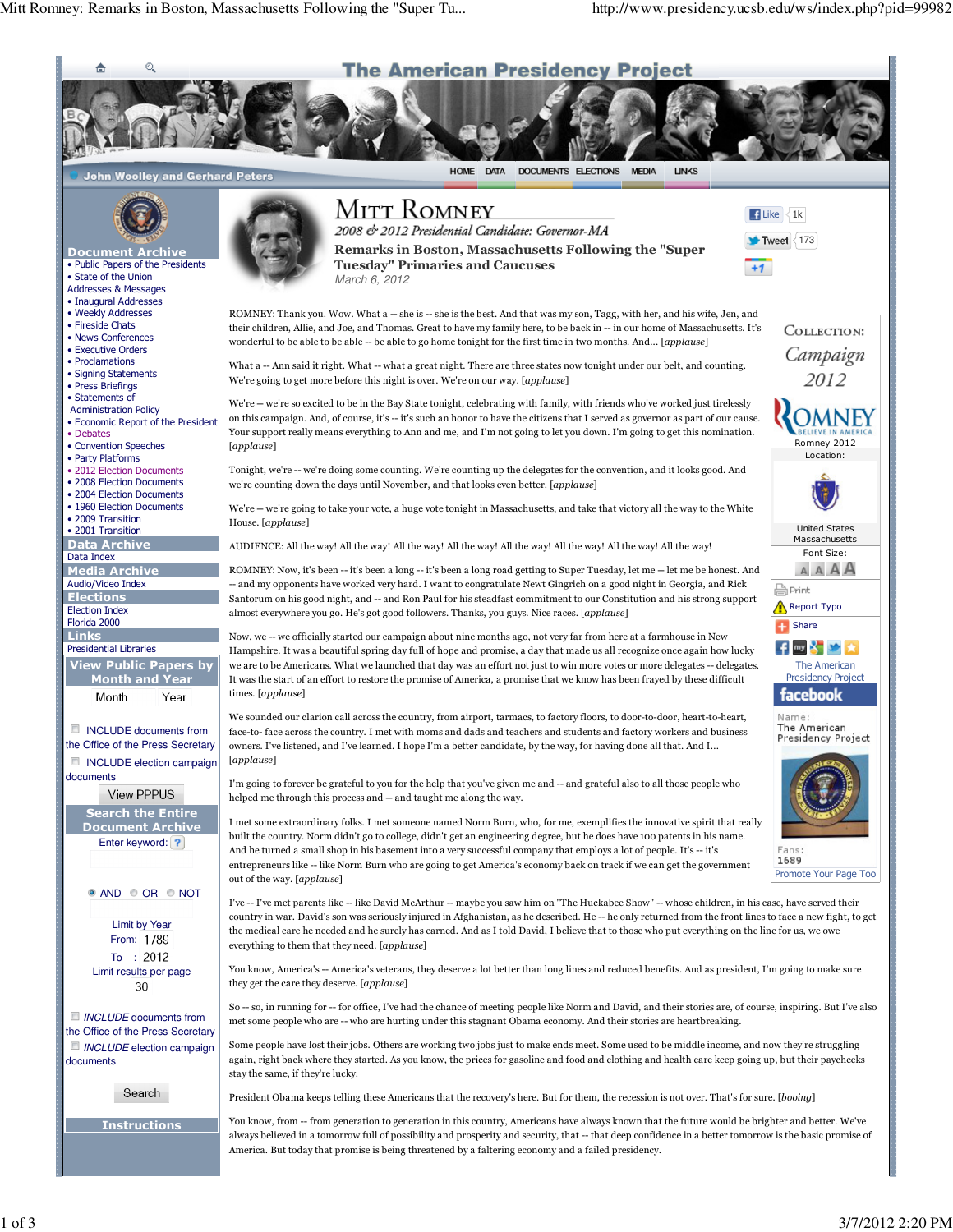You can search the Public Papers in two ways:

**1. Search by Keyword and Year**

You can search by keyword and choose the range of years within your search by filling out the boxes under Search the Public **Papers** 

**2. View by Month and/or Year** Select the month and/or year you would like information about and press View Public Papers. Then choose a Public Paper and the page will load for you.

Search Engine provided by the Harry S. Truman Library. Our thanks to

Jim Borwick and Dr. Rafee Che Kassim at Project Whistlestop for critical assistance in the implementation of the search function, and to Scott Roley at the Truman Library for facilitating this collaboration.

To the millions of Americans who look around and can only see jobs they can't get and bills that they -- that they can't pay, I have a message: You have not failed. You have a president that's failed you, and that's going to change. [applause]

President Obama...

AUDIENCE: USA! USA! USA! USA! USA! USA! USA! USA! USA! USA! USA! USA! USA!

ROMNEY: You know, when he was campaigning, President Obama said he'd create jobs, but for 36 straight months, unemployment has been above 8 percent, and he's also said he'd cut the deficit in half, and he's doubled it. I mean, as you know, the debts today are too high, the opportunities are too few, and we've seen enough of this president over the last three years to know that we don't need another five of this president. That's for sure. [applause]

Look...

AUDIENCE: We need Mitt! We need Mitt! We need Mitt! We need Mitt! We need Mitt! We need Mitt! We need Mitt!

ROMNEY: This -- this -- this president's run out of ideas. He's run out of excuses. And in 2012, we're going to get him out of the out -- out of the White House. [applause]

Now, President Obama seems to believe he's unchecked by the Constitution. He's unresponsive to the will of our people. He operates by command instead of by consensus. In a second term, he'd be unrestrained by the demands of re-election. And if there's one thing we cannot afford is four years of Barack Obama with no one to answer to.

So these days, you hear the president and his team, they keep telling us that things are getting better, but 24 million Americans are still struggling for work. They're high-fiving each other in the West Wing, but, my friends, the truth is, 8 percent unemployment is not the best America can do. It's just the best that this administration can do. [applause]

Look, when I'm -- when I'm president, this America -- American economy will not be lagging behind. This American economy will be leading the world as it has and as it should and as it will do in the future. [applause]

For this...

AUDIENCE: Mitt! Mitt! Mitt! Mitt! Mitt! Mitt! Mitt! Mitt! Mitt! Mitt! Mitt! Mitt! Mitt! Mitt! Mitt! Mitt! Mitt! Mitt! Mitt!

ROMNEY: You know, for this administration, the unemployment number is just another inconvenient statistic standing in the way of a second term, but those numbers are more than data on a spreadsheet. They're worried families and anxious faces. And tonight, I'd like to say to each of them: You are not forgotten. We will not leave you behind. Our campaign is on the move, and real change is finally on the way. [applause] [applause]

AUDIENCE: We need Mitt! We need Mitt! We need Mitt! We need Mitt! We need Mitt! We need Mitt! We need Mitt! We need Mitt!

ROMNEY: These -- these times may be tough, but our citizens still believe in the promise of America, and they deserve a president who believes in them. That's why our campaign is about more than just replacing a president. It's about restoring America's promise, and we will do it. [applause]

AUDIENCE: Go, Mitt, go! Go, Mitt, go! Go, Mitt, go! Go, Mitt, go! Go, Mitt, go! Go, Mitt, go! Go, Mitt, go! Go, Mitt, go! Go, Mitt, go!

ROMNEY: We won't settle. We won't settle for this president's new normal. I'm offering a real choice and a new beginning. I have a plan that'll deliver more jobs, less debt, and smaller government. President Obama raised the national debt. I will cut, cap and balance the budget, finally. [applause]

He passed Obamacare; I will repeal Obamacare. [applause]

He lost our AAA credit rating; I will restore our AAA credit rating. [applause]

Amazingly, he rejected the Keystone pipeline. I will approve it. [applause]

You know, he has -- he has stalled domestic energy production. I'm going to open up our lands for development so we can finally get the energy we need at a price we can afford. [applause]

Look, when it comes to the economy...

AUDIENCE: Go, Mitt, go! Go, Mitt, go! Go, Mitt, go! Go, Mitt, go! Go, Mitt, go! Go, Mitt, go!

ROMNEY: When it comes to this economy, my highest priority will be worrying about your job, not worrying about saving my job. [applause]

I've -- and, by the way, I've got a pro-growth tax plan, jobs plan that's going to jump-start the economy. President Obama wants to raise your taxes; I'm going to cut them. That starts with an across- the-board 20 percent rate cut for every American. [applause]

And, by the way, I'm also going to repeal the alternative minimum tax, and I will finally abolish the death tax. [applause]

The -- the president has proposed raising taxes for job-creators; I will cut taxes for job-creators. [applause]

The president wants to raise taxes on savings and investment. I will help middle-class families save and invest tax-free. [applause]

You know, it's interesting. After three years, this president does not have a single serious proposal for saving Medicare or Social Security. I have a plan that saves both of them, and I have the courage to put that plan on the table, and we'll win with the truth. [applause]

As president, I will get our economy back on track and get our citizens back to work. And unlike President Obama, I actually have the experience to deliver on that promise. [applause]

As you know, I spent 25 years in business. I've been the steward of an Olympics and the leader of this great state that we're all in tonight. I cut taxes 19 times here. I turned a budget shortfall into a surplus. I know how government kills jobs, and, yes, I know how it can help create jobs. I stand ready to lead our party, and I stand ready to lead our nation to prosperity. [applause]

AUDIENCE: All the way! All the way! All the way! All the way! All the way! All the way! All the way! All the way! All the way!

ROMNEY: I've -- I've said this before, and I've said it -- I'm going to say it again. This campaign is -- is not just about a name on a ballot. It's about saving the soul of America. And it's driven by an unshakable optimism that lies within the heart of every American citizen. We know that our future's brighter and better than these troubled times. We've been knocked down, we've been tested, but we don't accept that an America like this nation has limits. We know America is a land of opportunity. We still get up every morning and thank God that we're Americans. And we know... [applause]